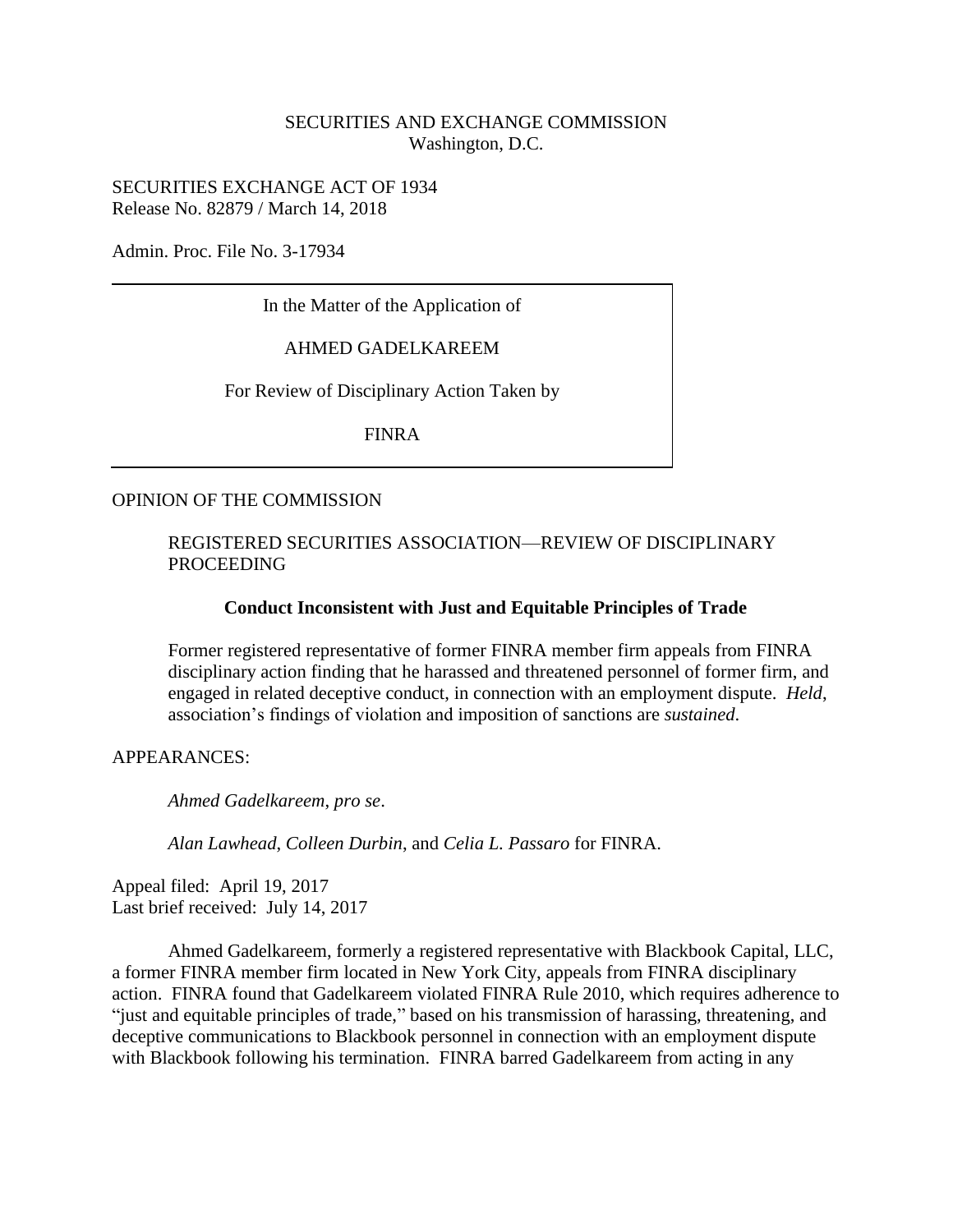capacity with a member firm. After Gadelkareem appealed, we denied his request for a stay of  $FINRA$ 's action.<sup>1</sup> We now sustain  $FINRA$ 's findings of violation and the bar it imposed.

# **I. Background**

Gadelkareem entered the securities industry in 1997. During his career, he has been associated with nineteen FINRA member firms. Gadelkareem was a registered representative at Blackbook from July 2013 to April 2014.

On April 2, 2014, Gadelkareem had an argument with a Blackbook receptionist when she was not able to assist Gadelkareem immediately because she was assisting another representative. Gadelkareem admits in his brief that there was a "verbal altercation" with the receptionist, but he claims that she initiated the dispute because he refused to supplement her salary with a "percentage of his commission payout." According to Gadelkareem, the receptionist "claim[ed] that Gadelkareem verbally abused her . . . and made her feel threatened while she was attempting to complete a task he had given her." Other Blackbook personnel witnessed the incident. Witnesses testified that such occurrences were common during Gadelkareem's tenure. They described him as disruptive and "very confrontational," as unpredictable and "uncontrollable in the office," and as prone to losing his temper "for whatever reason." A co-worker also testified that Gadelkareem made derogatory comments about women such as referring to a co-worker's wife as a prostitute and "was constantly getting into arguments with the [firm's] female employees." The receptionist filed a formal complaint with Blackbook, in which she asserted that this was "NOT the first [such] incident" (emphasis in original).

On April 7, 2014, Blackbook terminated Gadelkareem. In its Form U5, the Uniform Termination Notice for Securities Industry Registration, dated April 21, 2014, Blackbook reported that Gadelkareem "was terminated for repeatedly engaging in unprofessional conduct in the workplace, including without limitation, threatening and abusive interaction with female employees." The conduct at issue in this proceeding followed Gadelkareem's termination.<sup>2</sup>

# **A. Gadelkareem harassed Blackbook personnel as part of a dispute following his termination.**

During the months after his termination, Gadelkareem and Blackbook officials argued over outstanding sales commissions he claimed to be owed and the return of certain of his personal effects. As part of that dispute, Gadelkareem made a series of abusive and at times deceptive communications to various Blackbook personnel.

 $\frac{1}{1}$ *Ahmed Gadelkareem*, Exchange Act Release No. 80586, 2017 WL 1735943 (May 3, 2017).

<sup>&</sup>lt;sup>2</sup> We note that, although the conduct at issue occurred after Blackbook terminated Gadelkareem, most of the conduct occurred while Gadekareem was associated with another FINRA member firm. Gadelkareem remained associated with another FINRA member firm through the filing of FINRA's complaint. As a result, FINRA retained jurisdiction over Gadelkareem.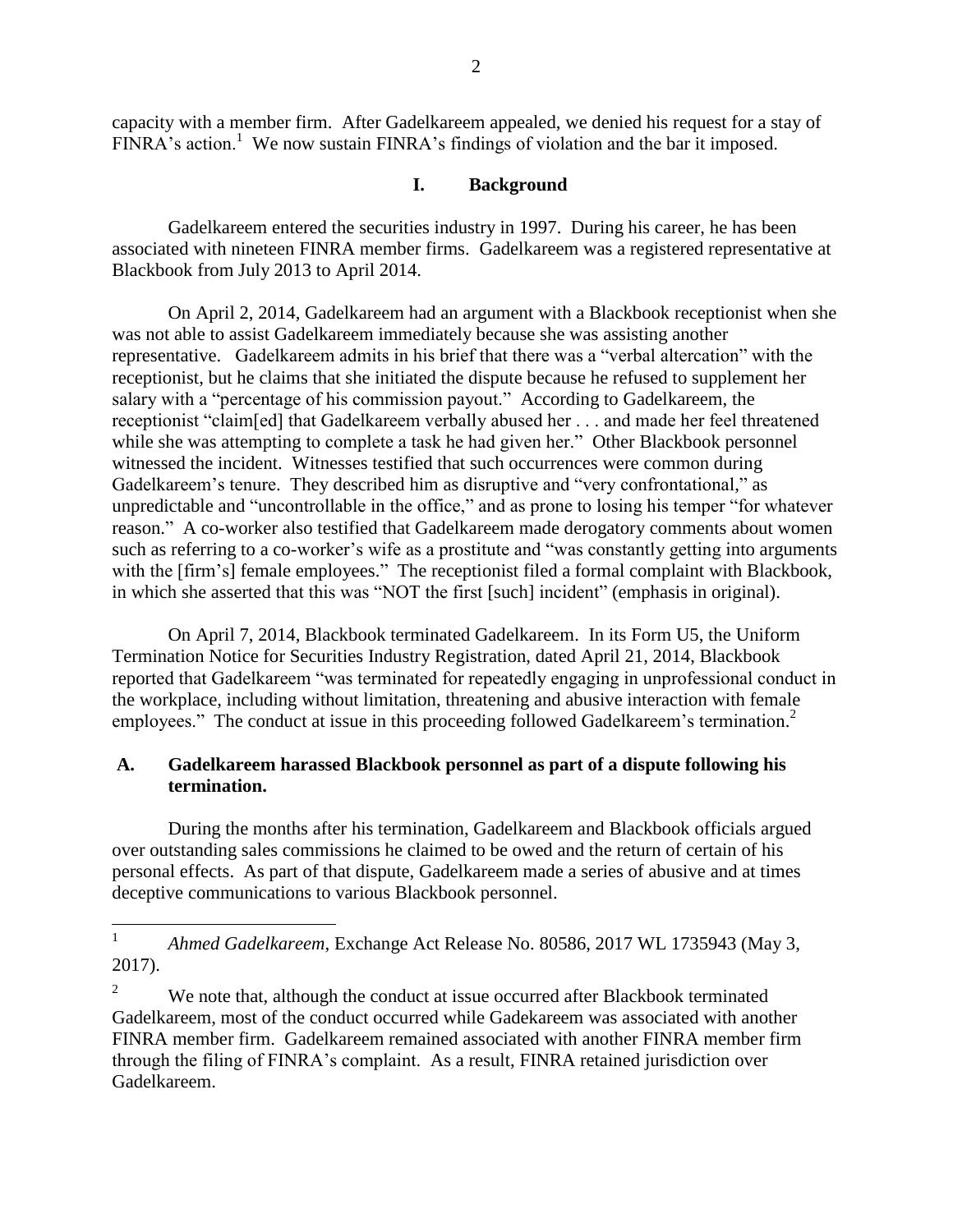#### **1. Gadelkareem threatened Blackbook personnel in abusive and vulgar terms.**

On April 9, 2014, two days after he was fired, Gadelkareem left an expletive-filled voicemail with Blackbook registered representative DH. DH had introduced Gadelkareem to Blackbook management because they knew each other from another firm, but he testified that he played no role in Blackbook's decision to hire Gadelkareem. Although Gadelkareem referred to DH as a Blackbook "managing director," DH testified that he was merely an "account executive" and that he had no supervisory authority. DH testified further that he played no role in Gadelkareem's termination at Blackbook. In the voicemail, Gadelkareem made highly vulgar and disparaging comments about DH's mother.

The following day, Gadelkareem sent two emails to RW, one of Blackbook's co-owners. Gadelkareem alleged, without any support, that DH had engaged in unauthorized trading in a client's account producing losses of \$600,000 and "a lot of fraudulent deals," and was "having sex and drugs" with the receptionist. He followed those initial two emails with another to RW on the same day, in which he stated that FO, the firm's president, was a "Nigerian scam" who tried to steal the paycheck of a former employee.

On April 11, 2014, FO sent Gadelkareem the first of five written requests from Blackbook personnel to stop harassing them. FO further informed Gadelkareem that Blackbook was authorized under Gadelkareem's employment agreement to withhold his commission check "against the claim which the firm and [FO] will institute against you in due course." Indeed, Blackbook's employment agreement with Gadelkareem allowed Blackbook to withhold commissions to offset claims it had against him.

Gadelkareem ignored FO's request to stop and left three new voicemail messages for DH on April 12, 2014. The first voicemail disparaged DH's mother in similar terms to the earlier voicemail; the second threatened to report DH to Blackbook's compliance officer, followed by laughter; and the third simply repeated "hello" multiple times. That same day, Gadelkareem sent an email to FO, which he copied to a former firm client, repeating his charge that FO had tried to "scam" a former employee's paycheck. Later that night, Gadelkareem sent FO another email accusing him of "bullying" a client into retracting a complaint against the firm, calling FO a "liar," and alleging that the firm was full of criminals. He finished by threatening that he would "see [FO] in court, unless you want to settle . . . and pay me my commission. . . ."

On April 16, 2014, Gadelkareem forwarded to DH and RW emails he sent to FINRA in which he made various accusations against Blackbook. In forwarding FINRA's response to DH, in which FINRA assigned an investigator for Gadelkareem to contact, Gadelkareem threatened that the firm needed to "[s]ettle" with him by giving him a "100% pay out and my stuff or I will keep going!!!" He similarly threatened RW: "Settlement, or you want me to continue. . . ."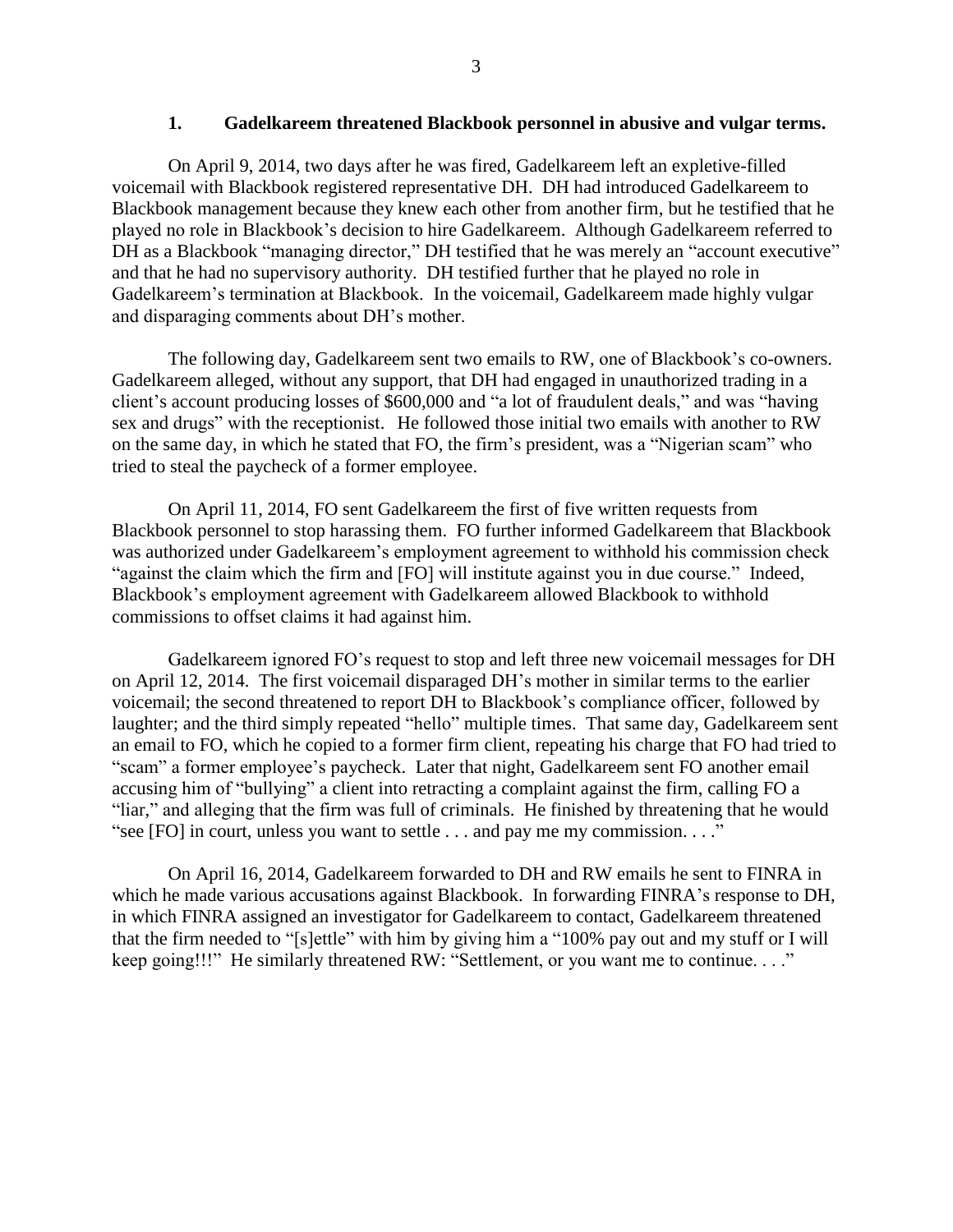### **2. Gadelkareem escalated his attacks after Blackbook contacted its outside counsel.**

As a result of these threats, Blackbook contacted MU, its outside counsel. MU wrote to Gadelkareem to advise him that he had improperly retained client information after his termination "for purposes of engaging in a defamatory campaign elicited at tortiously interfering with Blackbook's business relations" and had engaged in a "pattern of harassment and threats . . . which has continued to this day notwithstanding your termination." MU also wrote to FINRA staff explaining that Gadelkareem's complaints were "undoubtedly for the disingenuous purpose of attempting to secure additional leverage to comply with his demands."

After seeing a copy of MU's letter to FINRA and receiving a separate email from MU referring to Gadelkareem's claims as those of a "disgruntled terminated employee," Gadelkareem told MU that he had filed a police report against Blackbook. DH testified that police officers came to Blackbook's office three times to investigate Gadelkareem's charges of theft of his property and harassment and that the officers eventually "realized this was some malicious work" and "stopped responding to [Gadelkareem's] calls." Gadelkareem admitted in his testimony that, around this time, he also called MU pretending to be a police detective and told MU that the police would "have to bring you to the station." Gadelkareem's admission came after DH testified that MU told him that Gadelkareem had called MU and impersonated a New York City police officer purportedly investigating alleged criminal activity on the part of DH. Gadelkareem claimed that he made the call impersonating a police officer because MU had allegedly called him several times and immediately hung up the phone.

In his communications with MU, Gadelkareem also threatened to contact the New York attorney general's office regarding his allegations that Blackbook and its employees had engaged in fraud. And Gadelkareem filed a complaint against MU with the New York City Bar Association accusing him of "aggravated harassment" and "insulting" Gadelkareem.

On April 23, 2014, shortly after Blackbook filed the Form U5, Gadelkareem forwarded an email to DH purportedly from a FINRA examiner named "Steven McMellon." The email stated that DH "did a lot of fraudulent deals," that "McMellon" had contacted the FBI, and that "an order of arrest will be issued soon." In his own message transmitting the McMellon email, Gadelkareem advised DH to "Run run run." FINRA, however, had no employee named Steven McMellon.

Around this time, Gadelkareem invented another alias, "Sergey Alperovich." In several emails to a Bloomberg reporter, between April 18 and May 5, 2014, "Alperovich" charged that FO and RW had defrauded customers in investments in real estate-related private placements and had engaged in unauthorized trading; that Blackbook was under investigation by FINRA and the FBI; and that FO was a "Nigerian Scam." Gadelkareem also used the Alperovich alias to forward the purported McMellon email to at least one former Blackbook client. And Gadelkarem sent emails to a prospective Blackbook business partner that, according to FO, caused Blackbook to lose the partner's potential multimillion dollar investment in a proposed joint venture.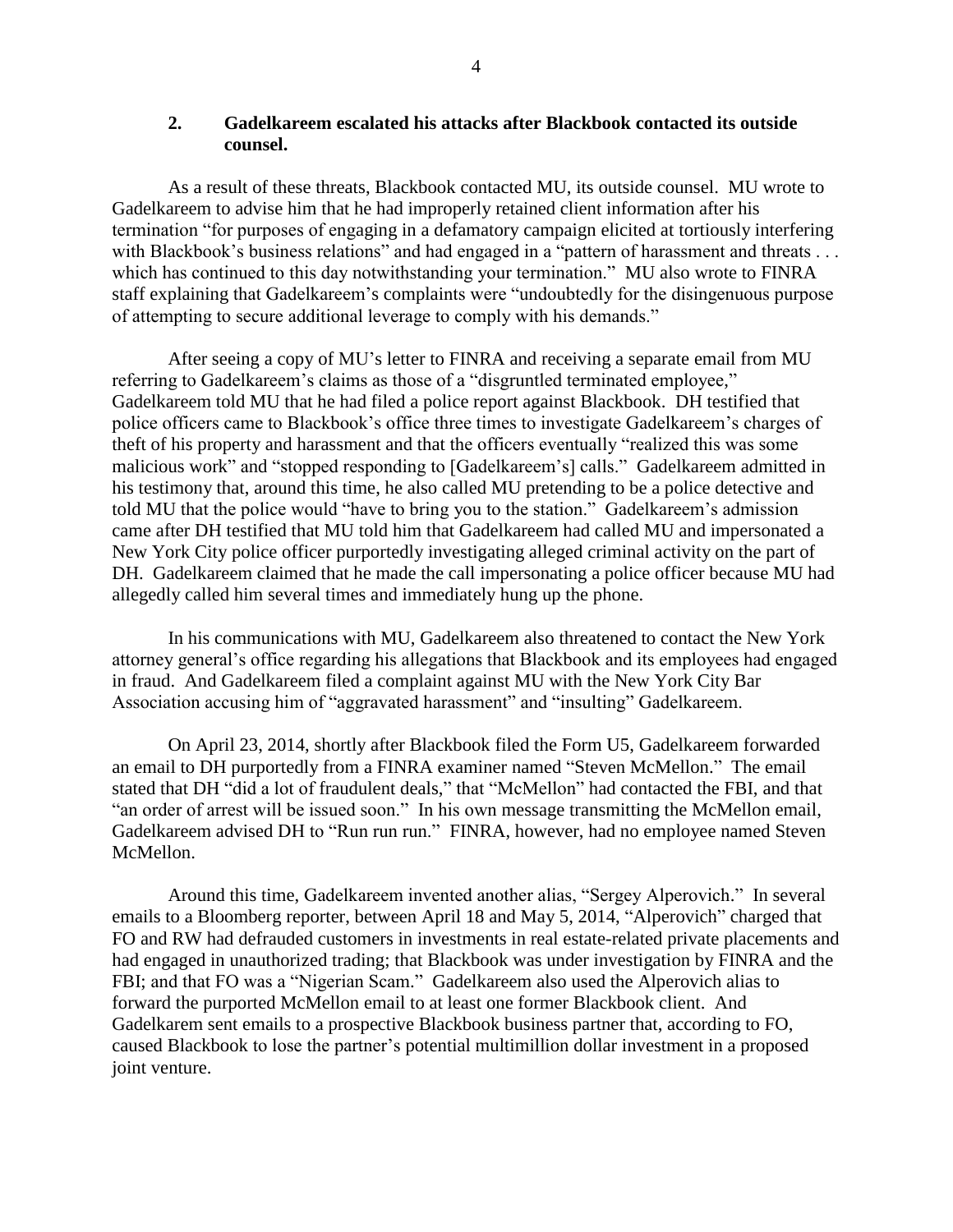In June 2014, Gadelkareem left yet another expletive-filled voicemail message for DH in which he threatened that he was going to "get [his] job, you jobless [expletive]." He followed the voicemail with several text messages to DH's brother stating that MU or DH was "going to serve 20 years in jail" and that DH "will be kicked out of the industry." In late June, Gadelkareem sent DH a text message with a photo showing a doll with a stake through its heart that said "voodoo."

Over a year later, in December 2015, the parties settled their dispute. Blackbook paid Gadelkareem \$7,357, and Gadelkareem dropped his pending legal actions against Blackbook. As part of the settlement, Gadelkareem executed a letter to the prospective Blackbook business partner referenced above stating that Gadelkareem had been "informed" that the prospective partner had "received emails bad-mouthing [Blackbook's] reputation" and that "the claims made in those emails are false." Gadelkareem further stated that he was "saddened to learn that your firm has ceased its business relationship with Blackbook Capital" and added that "it is a shame that what could have been a very fruitful and mutually beneficial relationship was ruined by baseless rumors."

### **B. FINRA instituted a disciplinary proceeding against Gadelkareem based on his conduct and ultimately barred him from association with a FINRA member firm.**

On April 13, 2015, FINRA's Department of Enforcement charged Gadelkareem with violations of FINRA Rules 2010 and 5240. Rule 2010 requires members to "observe high standards of commercial honor and just and equitable principles of trade."<sup>3</sup> Rule 5240 prohibits "conduct that threatens, harasses, coerces, intimidates or otherwise attempts improperly to influence another member, a person associated with a member, or any other person."

FINRA held a hearing, at which Gadelkareem continued to harass, threaten, and deceive. For example, as the hearing panel noted in its decision, Gadelkareem made a throat-slashing gesture at DH when DH took the stand to testify against him. He also repeatedly interrupted witnesses' testimony and called one of his own witnesses a "damn liar." And he created and submitted phony documents such as subpoenas that he drafted and served on prospective witnesses. These documents warned: "Failure to comply with this subpoena is punishable as a contempt to Court . . . ." Gadelkareem did so despite being told repeatedly, by FINRA staff and the hearing officer, that subpoenas could not be issued because FINRA lacks subpoena power. 4

The evidence also established that the McMellon email was fictitious—there was nobody by that name on FINRA's staff. Indeed, a friend and former co-worker at another firm testified that Gadelkareem admitted that he might have sent the email but that if he did it was because of a "health condition." Gadelkareem testified that he admitted telling the friend, "maybe I did, maybe [I did] not," send the email. And FINRA introduced a report from an expert witness

 3 *See* FINRA Rule 2010; *see also* FINRA Rule 0140(a) (providing that associated persons of member firms "shall have the same duties and obligations as a member").

<sup>4</sup> *See, e.g. Charles C. Fawcett*, Exchange Act Release No. 56770, 2007 WL 3306105, at \*6 (Nov. 8, 2007) (stating that FINRA "lacks subpoena power").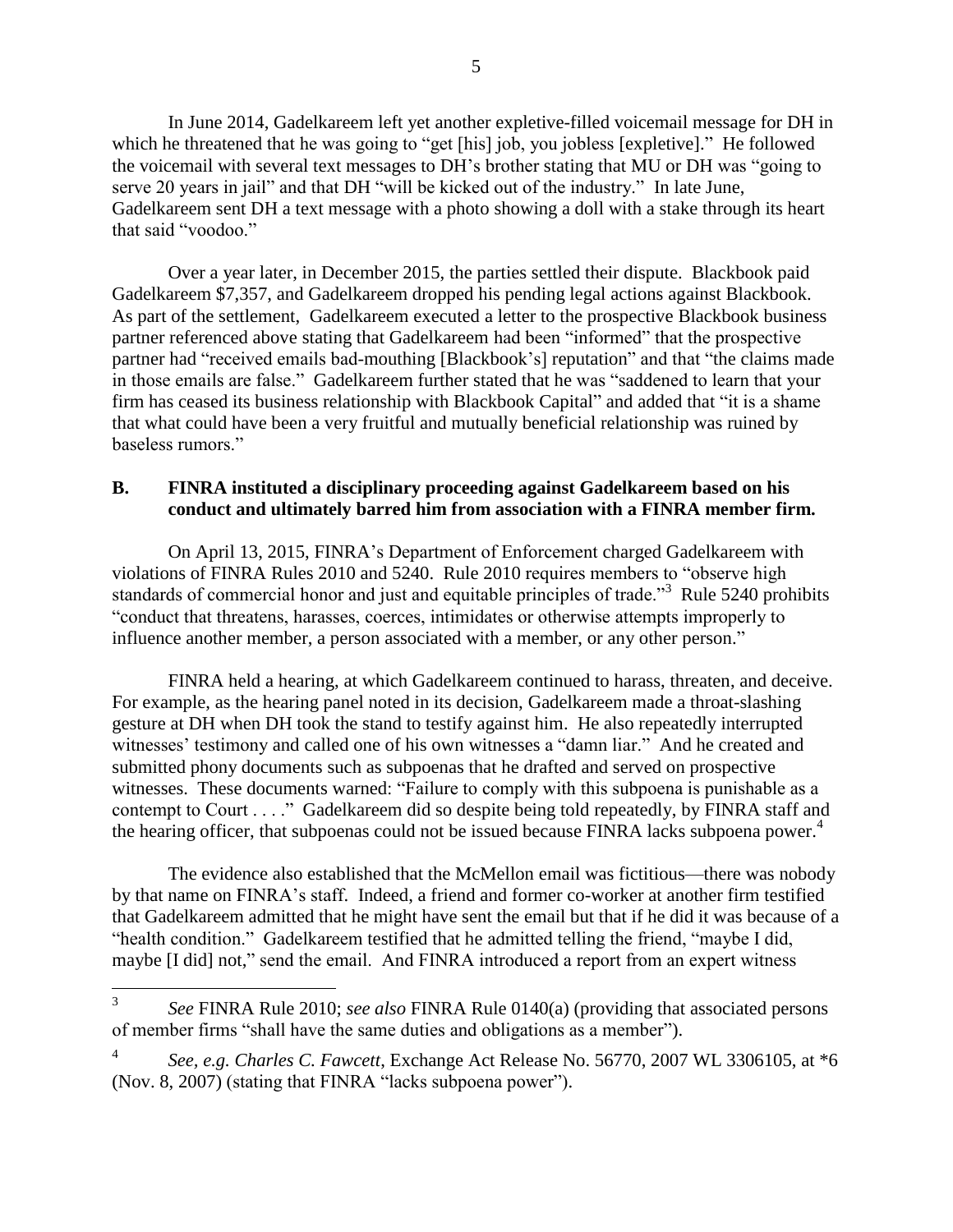concluding that the email could not have been sent by anyone other than Gadelkareem based on an analysis of the "IP address" from which the message was sent.

Gadelkareem challenged that conclusion by testifying that DH had sent the McMellon email, as part of an effort to "frame" him, by obtaining Gadelkareem's computer after his termination and hacking into his email account. In support, Gadelkareem introduced an email purporting to be from his email service provider, AOL. The email stated that, during a portion of the period at issue, Gadelkareem "did not have control of his email account and any email was not find in his sent email file was not send by him [sic]." Enforcement, in turn, introduced a letter from AOL describing Gadelkareem's purported AOL email as "fraudulent" because its email address was "not an official internal AOL customer support email address." When confronted with Enforcement's AOL letter, Gadelkareem claimed that, while Gadelkareem had drafted the AOL email, an AOL employee had "signed off" on his wording. The hearing panel, which heard his testimony, found Gadelkareem to be "not truthful" on this point and his explanation of what transpired "an implausible scenario."

Gadelkareem also defended his conduct by introducing testimony from his psychiatrist regarding a medical condition that Gadelkareem claimed was responsible for the conduct at issue. But the doctor testified that he did not begin treating Gadelkareem until April 2015, long after the relevant period, and that he had no direct knowledge of Gadelkareem's medical condition before such time. Nor did the doctor have knowledge of the "work conditions" at Blackbook, and therefore could not evaluate Gadelkareem's claim that the environment he was subjected to at the firm contributed to the conduct at issue.

Regarding Gadelkareem's condition generally, the doctor testified that the "symptomatology can vary and can be along a whole spectrum of symptoms" and that one of those potential symptoms was "impulsivity." Although he testified that the treatment Gadelkareem was receiving at the time of the hearing was "helpful [in] keeping [Gadelkareem] in control of [his] behavior and being a bit calmer," the doctor acknowledged that conditions like Gadelkareem's are "usually chronic conditions with remissions and exacerbations." The doctor further testified that Gadelkareem had a history of "poor compliance" with treatment protocols, missed medical appointments, and skepticism about taking medicines—thereby raising doubts about the likelihood that Gadelkareem would be able to effectively manage his condition in the future.

Following the hearing, the hearing panel found that Gadelkareem engaged in the alleged misconduct, that the conduct violated the FINRA rules at issue, and that the conduct was egregious and therefore warranted a bar. Gadelkareem appealed the hearing panel's decision to FINRA's National Adjudicatory Council ("NAC"). The NAC found that Gadelkareem engaged in the same conduct as did the hearing panel and agreed that that conduct violated FINRA Rule 2010, but it dismissed the charges under FINRA Rule 5240. According to the NAC, Rule 5240 was "aimed at price manipulation and anticompetitive behavior" and was "meant to prohibit intimidating and harassing conduct in connection with pricing."<sup>5</sup> In any case, the NAC agreed

We express no opinion on whether the NAC's view of Rule 5240 was correct.

<sup>5</sup>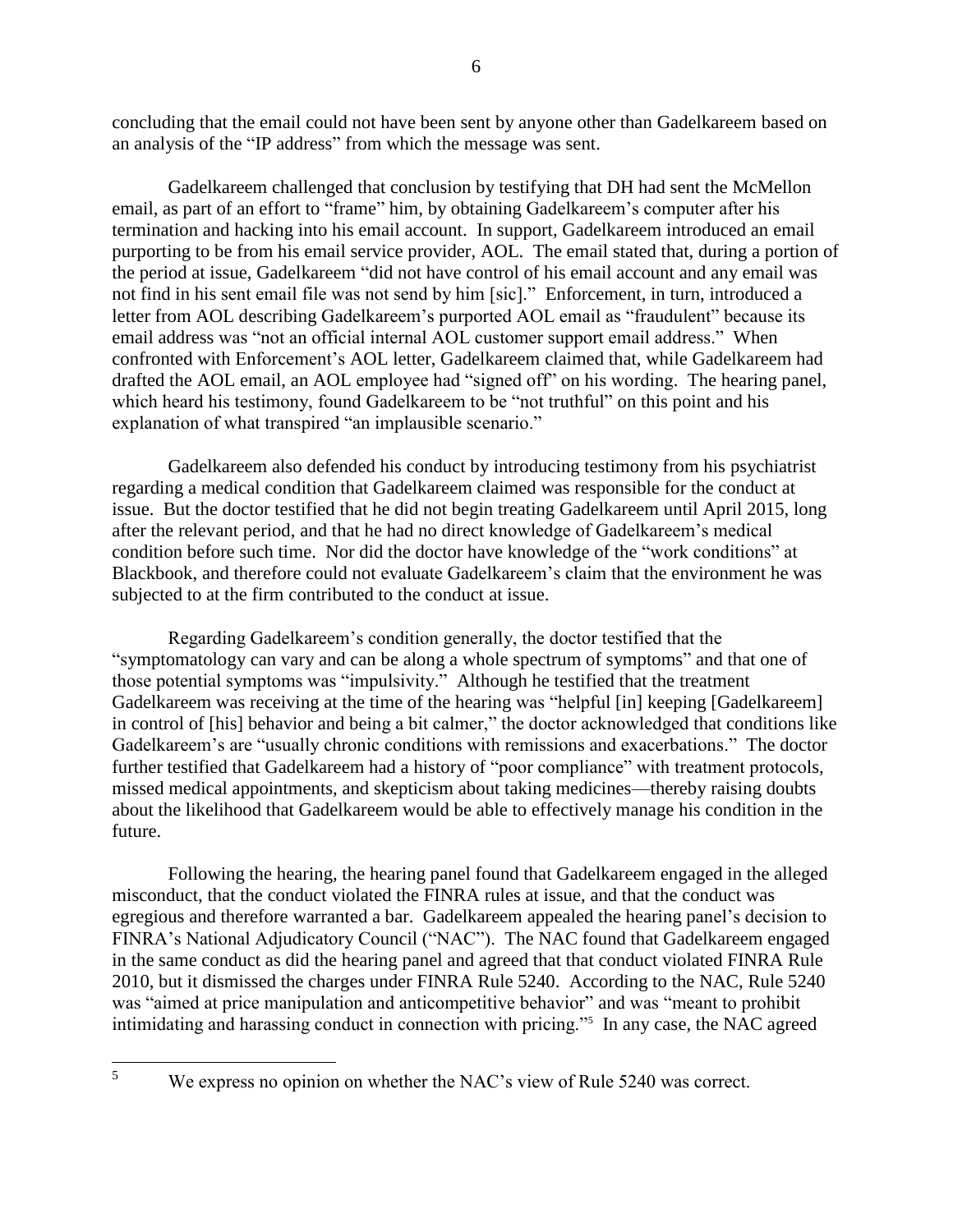with the hearing panel that Gadelkareem's actions were egregious and justified barring him from association with a FINRA member.

# **II. Analysis**

Under Section 19(e)(1) of the Securities Exchange Act of 1934, we review FINRA disciplinary action to determine whether the applicant engaged in the conduct FINRA found, whether such conduct violates the rule FINRA found it to violate, and whether such rule is, and was applied in a manner, consistent with the purposes of the Exchange Act.<sup>6</sup>

# **A. Gadelkareem engaged in the conduct FINRA found.**

The preponderance of the evidence establishes that Gadelkareem engaged in the harassing, threatening, and deceptive conduct that was the basis for FINRA's findings of violation. Gadelkareem concedes that his conduct was "unseemly," "unethical," and "outrageous." Indeed, Gadelkareem does not dispute that he engaged in the conduct FINRA found except with respect to the McMellon email. And although he does not admit responsibility for the McMellon email, the hearing panel found that his denial and efforts at exculpation were "not truthful" and implausible. We see no basis to disturb this finding.<sup>7</sup>

# **B. Gadelkareem's harassing, threatening, and deceitful conduct violates Rule 2010.**

We find further that Gadelkareem's conduct violates Rule 2010. In *Jay Frederick Keeton*, which involved a disputed sales commission, we found that the applicant violated his obligation to observe "high standards of commercial honor and just and equitable principles of trade" when he "irresponsibly attempted to coerce payment [of the commission] by threatening adverse publicity."<sup>8</sup> We found that "in a dispute over a commission, it was hardly necessary to threaten to place a company's reputation and financial position at risk."<sup>9</sup> Despite the possibility that the applicant actually "deserved" the disputed commission, we held that "his method of

8 *Jay Frederick Keeton*, Exchange Act Release No. 31082, 1992 WL 213846, at \*5 (Aug. 24, 1992). In *Keeton*, we found that the applicant's conduct violated Article III, Section 1 of NASD's Rules of Fair Practice, which required "the observance of high standards of commercial honor and just and equitable principles of trade." *Id.* This provision was the predecessor to NASD Rule 2110, which was the predecessor to FINRA Rule 2010. *Rani T. Jarkas*, Exchange Act Release No. 77503, 2016 WL 1272876, at \*6 n.22 (Apr. 1, 2016). The provisions are all substantively identical. *See, e.g., John M.E. Saad,* Exchange Act Release No. 76118, 2015 WL 5904681, at \*1 & n.2 (Oct. 8, 2015) (opinion after remand), *petition denied in part and remanded in part*, 873 F.3d 297 (D.C. Cir. 2017).

<sup>9</sup> *Keeton*, 1992 WL 213846, at \*5*.*

 6 15 U.S.C. § 78s(e)(1).

<sup>7</sup> *See Mitchell H. Fillet*, Exchange Act Release No. 75054, 2015 WL 3397780, at \*8 (May 27, 2015) ("We generally accord considerable weight and deference to the fact finder's credibility determination.").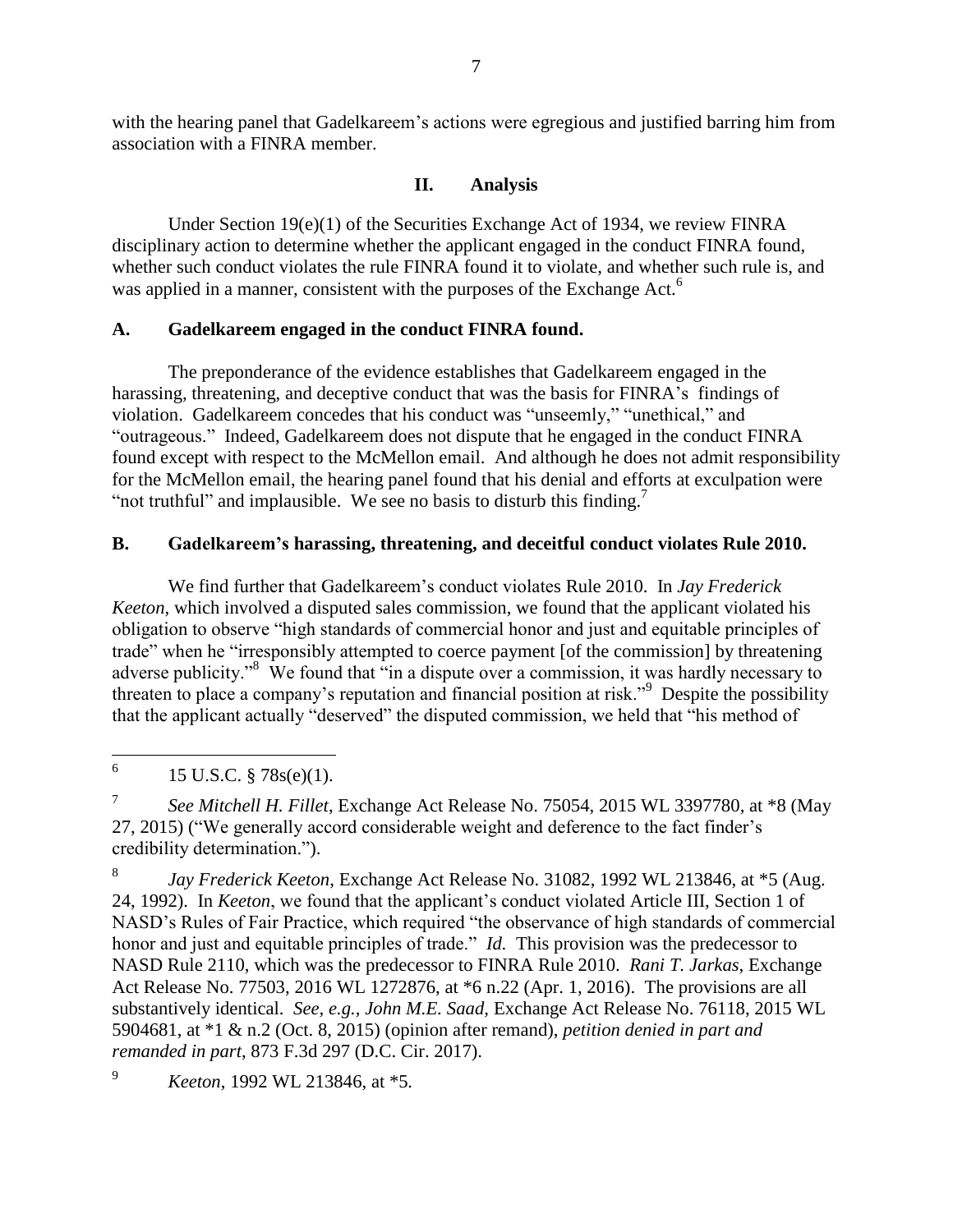pursuing that claim represented intentional and abusive misconduct."<sup>10</sup> Accordingly, the applicant "transgressed th $[e]$  bounds" of conduct that the rule required.<sup>11</sup>

So too here. Gadelkareem's threats were likewise intended to coerce Blackbook to pay commissions he claimed he was owed and likewise involved highly inappropriate efforts to tarnish Blackbook's reputation. As in *Keeton*, "the use of such tactics in the securities industry violates high standards of commercial honor and just and equitable principles of trade."<sup>12</sup>

Gadelkareem acknowledges making what he concedes were "poor behavioral decisions . . . in the heat of a passionate employment dispute" but disputes that his conduct constituted "a regulatory violation" because it "had no [e]ffect on any investors or markets . . . ." As *Keeton*  demonstrates, however, the scope of Rule 2010 is not as narrow as Gadelkareem contends. To the contrary, rule provisions requiring adherence to just and equitable principles of trade incorporate "broad ethical principles" and apply to "'a wide variety of conduct that may operate as an injustice to investors or other participants in the marketplace' . . . . "<sup>13</sup> We have long held that "conduct that reflects negatively on an applicant's ability to comply with regulatory requirements fundamental to the securities industry is inconsistent with just and equitable principles of trade."<sup>14</sup> Rule 2010 applies "when the misconduct reflects on the associated person's ability to comply with the regulatory requirements of the securities business and to fulfill his fiduciary duties in handling other people's money."<sup>15</sup>

In *John M.E. Saad,* for example, we found a violation of just and equitable principles of trade where the applicant "intentionally falsified receipts, submitted a fraudulent expense report, and accepted  $$1,144.63$  in unentitled reimbursement" from his firm.<sup>16</sup> This conduct "reflect[ed]

 $11$  *Id.* 

<sup>12</sup> *Id*.; *see also Stephen B. Carlson*, Exchange Act Release No. 40672, 1998 WL 786951, at \*3 (Nov. 12, 1998) (finding that applicant's use of "threatening, coercive, and intimidating tactics in his attempt to obtain . . . stock at below-market prices" was "highly unethical" and therefore inconsistent with just and equitable principles of trade); *cf. Gregory W. Gray* Exchange Act Release No. 60361, 2009 WL 2176836, at \*9 (July 22, 2009) (holding liable applicant who made harassing phone calls, in violation of NYSE rule prohibiting conduct detrimental to the exchange, based in part on finding that the "frequency and tone of the telephone calls . . . were unreasonable and inconsistent with the behavior that is expected of a registered representative").

<sup>13</sup> *Steven Robert Tomlinson*, Exchange Act Release No. 73825, 2014 WL 6985131, at \*5 & nn.17, 19 (Dec. 11, 2014) (citing cases), *aff'd*, 637 F. App'x. 49 (2d Cir. 2016).

<sup>14</sup> *Geoffrey Ortiz*, Exchange Act Release No. 58416, 2008 WL 3891311, at \*7 (Aug. 22, 2008).

<sup>15</sup> *Daniel D. Manoff*, Exchange Act Release No. 46708, 2002 WL 31769236, at \*4 (Oct. 23, 2002).

<sup>16</sup> *John M.E. Saad*, Exchange Act Release No. 62178, 2010 WL 2111287, at \*5 (May 26, 2010), *petition for review granted on other grounds*, 718 F.3d 904 (D.C. Cir. 2013).

<sup>10</sup> <sup>10</sup> *Id.*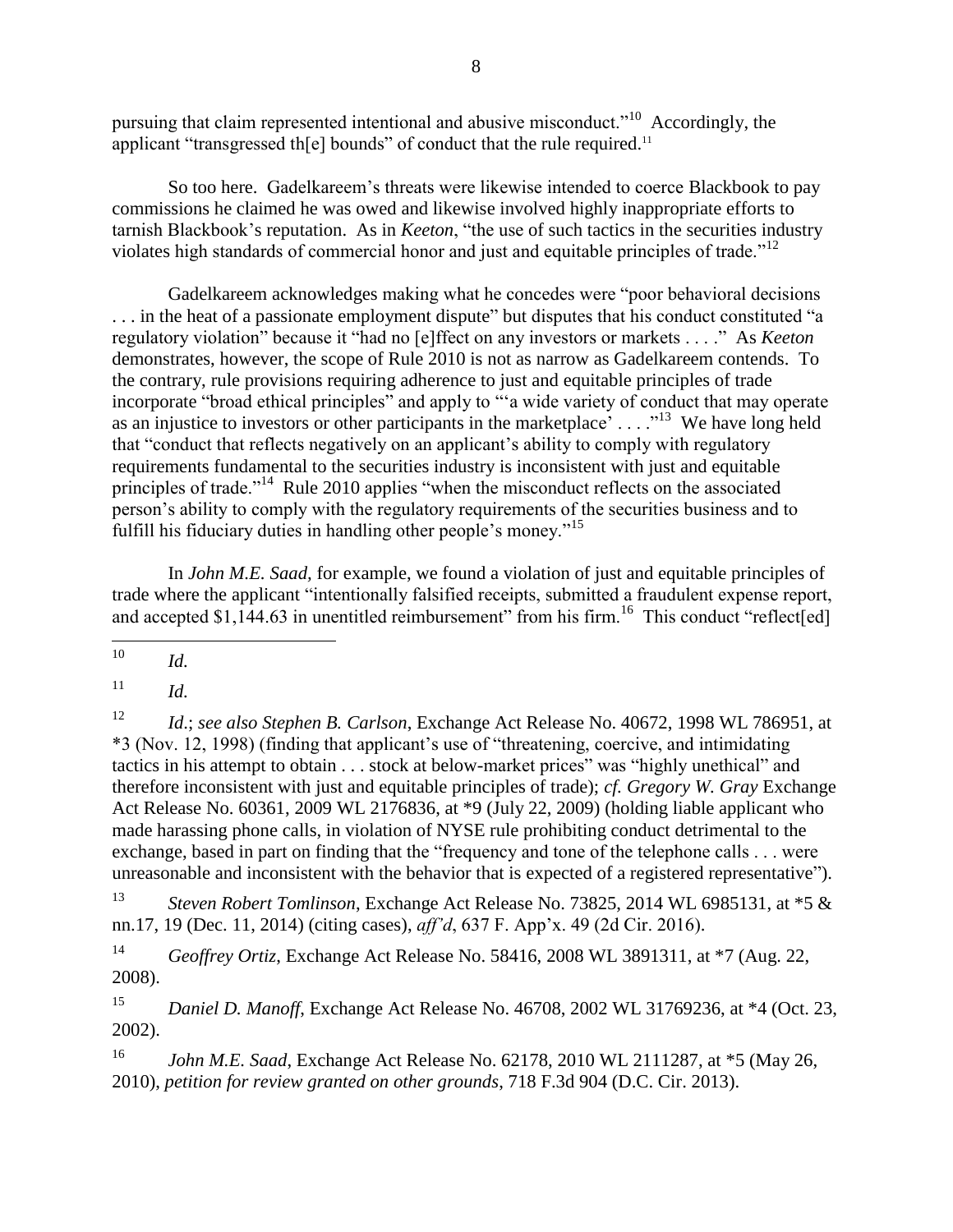negatively on both Saad's ability to comply with regulatory requirements and his ability to handle other people's money."<sup>17</sup> "In short, Saad's actions betray[ed] a dishonest character that is wholly inconsistent with the high standards demanded of securities professionals."<sup>18</sup>

As in *Saad*, Gadelkareem engaged in a series of dishonest acts— impersonating a police officer, fabricating the McMellon email, and adopting the Alperovich alias. He engaged in those acts as part of his harassing and threatening campaign against Blackbook designed to extract commissions he believed he was owed. Gadelkareem's harassing, threatening, and deceitful conduct violates Rule 2010, even if the conduct did not involve his professional responsibilities as a broker or harm investors or markets, because his attempts to extract commissions were unethical and such unethical misconduct is "actionable" under the rule.<sup>19</sup>

#### **C. Rule 2010 is, and was applied in a manner, consistent with the Exchange Act.**

We have held previously that FINRA Rule 2010 is consistent with the purposes of the Exchange Act because it reflects the mandate of Exchange Act Section 15A(b)(6) that FINRA's rules "promote just and equitable principles of trade."<sup>20</sup> Because Gadelkareem's misconduct was inconsistent with just and equitable principles of trade, FINRA's application of Rule 2010 to Gadelkareem's misconduct furthered the purposes of the Exchange Act.

### **III. Sanctions**

Exchange Act Section  $19(e)(2)$  directs us to sustain FINRA's sanctions unless we find, having due regard for the public interest and the protection of investors, that the sanctions are excessive or oppressive or impose an unnecessary or inappropriate burden on competition.<sup>21</sup> As

<sup>19</sup> *James A. Goetz*, Exchange Act Release No. 39796, 1998 WL 130849, at \*3 (Mar. 25, 1998) (rejecting applicant's claim that his conduct was not actionable because it had "nothing to do with his functions as a securities salesman"); *see also Henry E. Vail*, Exchange Act Release No. 35872, 1995 WL 380152, at \*3 (June 20, 1995) (finding violation of just and equitable principles of trade based on respondent's misappropriation of funds from political club unaffiliated with his securities firm while club treasurer), *aff'd*, 101 F.3d 37 (5th Cir. 1996).

<sup>20</sup> *Jarkas*, 2016 WL 1272876, at \*10 (quoting 15 U.S.C. § 78o-3(b)(6)).

<sup>17</sup> *Id.* 

<sup>18</sup> *Saad*, 2015 WL 5904681, at \*7; *see also Denise M. Olson*, Exchange Act Release No. 75838, 2015 WL 5172954, at \*2 & n.8 (Sept. 3, 2015) (finding violation of just and equitable principles of trade where associated person falsified expense reports); *Leonard John Ialeggio*, Exchange Act Release No. 37910, 1996 WL 632974, at \*3 & n.15 (Oct. 31, 1996) (finding violation of just and equitable principles of trade where registered representative accepted reimbursement for expenses he did not incur and stating that such conduct "cast doubt on his commitment to the fiduciary standards demanded of registered persons in the securities industry and thus properly are the subject of NASD disciplinary action"), *aff'd*, 185 F.3d 867 (9th Cir. 1999) (Table).

<sup>&</sup>lt;sup>21</sup> 15 U.S.C. § 78 $s(e)(2)$ . Gadelkareem does not allege, and the record does not show, that (continued…)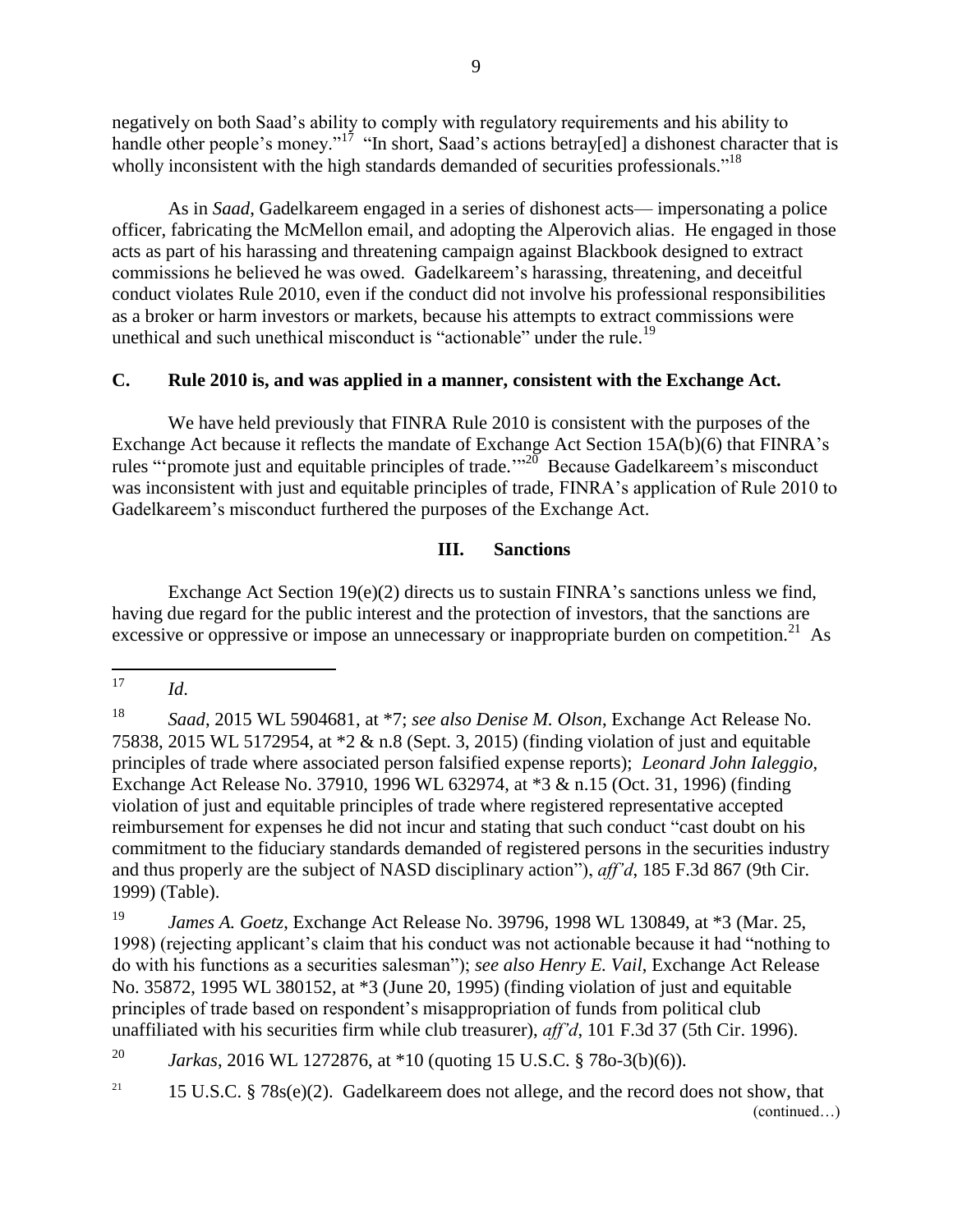part of this review, we consider evidence of any aggravating or mitigating factors.<sup>22</sup> We also consider whether the sanctions serve remedial rather than punitive purposes. $^{23}$ 

Although they are not binding on us, we begin with FINRA's Sanction Guidelines as a benchmark.<sup>24</sup> The Guidelines state that a bar may be an appropriate sanction in the case of "egregious misconduct."<sup>25</sup> We agree with FINRA's finding that Gadelkareem's misconduct was egregious. Although the Guidelines do not include specific recommendations for violations of Rule 2010, they include nineteen "Principal Considerations in Determining Sanctions" that apply in all cases.<sup>26</sup> Based on these Principal Considerations, the record establishes the presence of numerous aggravating factors that support FINRA's finding that Gadelkareem's conduct was egregious. Among the Principal Considerations, the following are relevant and aggravating: (1) Gadelkareem engaged in numerous acts and a pattern of misconduct over an extended period of  $time$ ;<sup>27</sup> (2) he attempted to intimidate and mislead Blackbook and mislead FINRA through various false or unsupported communications;  $28$  (3) he provided inaccurate or misleading testimony and evidence, relating to the McMellon email, during the hearing; $^{29}$  (4) he acted intentionally;<sup>30</sup> and (5) his actions were taken to obtain financial gain.<sup>31</sup>

We also find that the bar is remedial. Gadelkareem's abusive and dishonest conduct raises serious concerns about his fitness to continue in any capacity as a securities professional.

 $\overline{a}$ 

the bar FINRA imposed creates an undue burden on competition.

<sup>22</sup> *Saad v. SEC*, 718 F.3d 904, 906 (D.C. Cir. 2013).

<sup>23</sup> *PAZ Sec., Inc. v. SEC*, 494 F.3d 1059, 1065 (D.C. Cir. 2007).

<sup>24</sup> *John Joseph Plunkett*, Exchange Act Release No. 69766, 2013 WL 2898033, at \*11 & n.68 (June 14, 2013).

<sup>25</sup> *See* FINRA Sanction Guidelines, at 4.

<sup>26</sup> *See Dante J. DiFrancesco*, Exchange Act Release No. 66113, 2012 WL 32128, at \*9 (Jan. 6, 2012) ("The Guidelines contain no specific recommendation for the conduct at issue [violation of just and equitable principles of trade]. Accordingly, FINRA properly considered the Guidelines' Principal Considerations in Determining Sanctions applicable to all violations.").

<sup>27</sup> FINRA Sanction Guidelines, at 7 (Principal Considerations Nos. 8 and 9) (whether respondent engaged in numerous acts and/ or a pattern of misconduct over an extended period).

<sup>28</sup> *Id.* (Principal Consideration No. 10) (whether respondent attempted to . . . mislead, deceive, or intimidate a customer, regulatory authorities, or . . . the member firm).

<sup>29</sup> *Id.* at 8 (Principal Consideration No. 12) (whether respondent . . . provided inaccurate or misleading testimony or documentary evidence to FINRA).

*Id.* (Principal Consideration No. 13) (whether respondent's misconduct was the result of an intentional act, recklessness, or negligence).

<sup>31</sup> *Id.* (Principal Consideration No. 16) (whether respondent's misconduct resulted in the potential for respondent's monetary or other gain).

<sup>(…</sup>continued)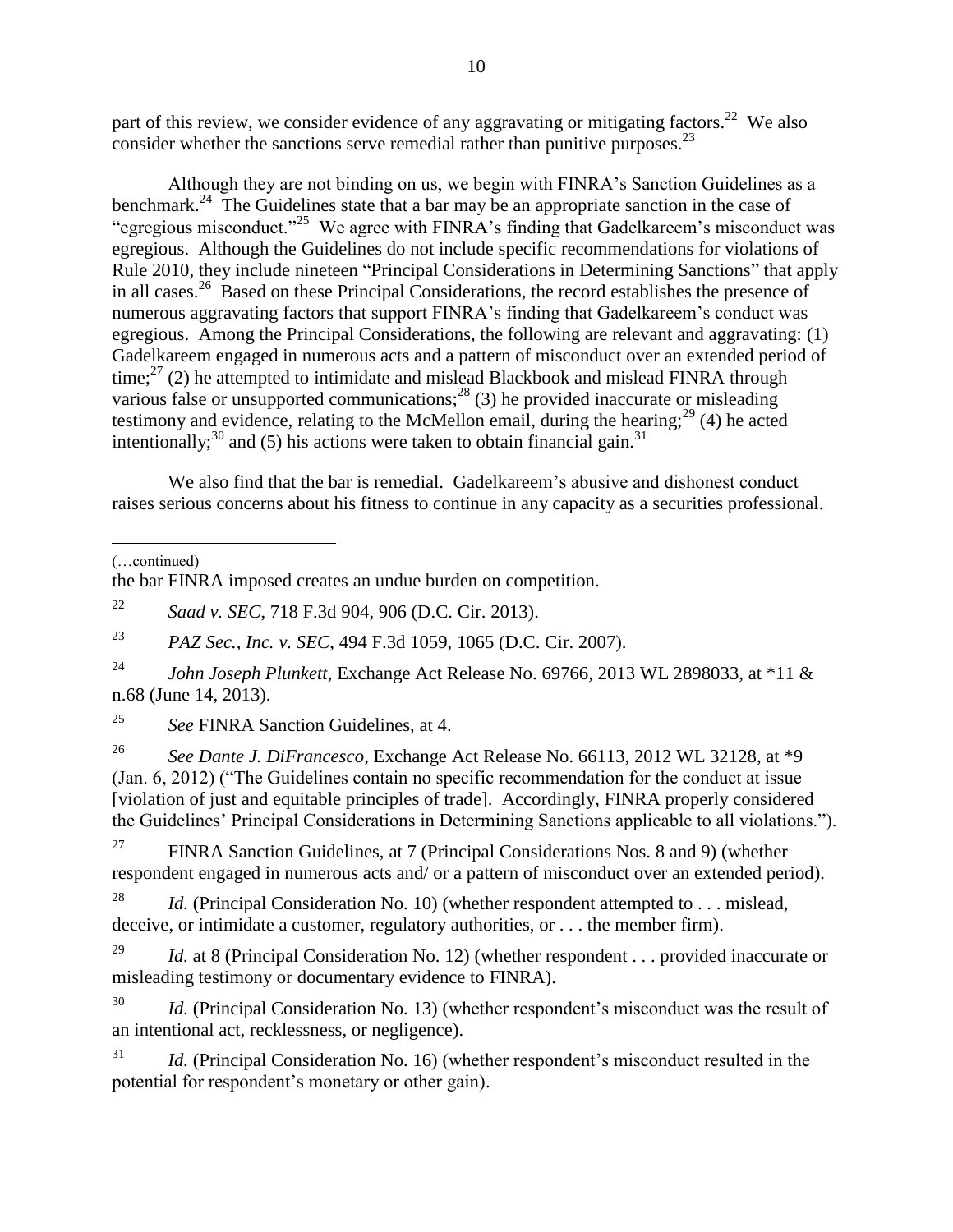Of further concern is his insistence that his conduct was justified and his testimony that he would "do it again." Regardless of whether the conduct at issue here directly involved customers or securities, FINRA could "justifiably conclude that on another occasion it might."<sup>32</sup> Gadelkareem's continued association with a FINRA member, therefore, would present a threat to the integrity of the markets and to investors. In short, Gadelkareem's conduct "cannot be tolerated in an industry that depends on high standards of professional conduct.<sup>33</sup>

Gadelkareem argues that the sanctions should be reduced "to a suspension of less than one year or a year if not . . . dismissed, since [he] has already been out of the industry since May 2016." In support of his request for leniency, he contends that his conduct did not harm investors. But we have held consistently that the lack of customer harm is not mitigating.<sup>34</sup> Gadelkareem also points to his lack of a disciplinary history. The lack of a disciplinary history is also not mitigating.<sup>35</sup>

Nor do we agree with Gadelkareem that the evidence he presented regarding his medical condition justifies a lesser sanction. We agree that a medical disability can be mitigating if it interfered with an applicant's ability to comply with the rule at issue,  $36$  but we do not find that Gadelkareem established that this was the case. The evidence he introduced addressed his condition at the time of the hearing and not during the period at issue. Even assuming that he suffered from the condition earlier, and that it made him more impulsive, that would not explain or excuse the several instances where his conduct was repeated or where such conduct was the result of premeditation on his part. Nor would the described condition, with its asserted tendency towards aggression, explain or excuse his repeated willingness to resort to dishonest and deceptive conduct to achieve his objectives. The evidence also does not warrant a lesser sanction because there are serious doubts about whether Gadelkareem's condition, to the extent it contributed to his misconduct, is likely to be effectively controlled in the future given his doctor's reservations about Gadelkareem's willingness to obtain the necessary treatment.

We also do not find mitigating Gadelkareem's claims that the environment at Blackbook was "toxic" and that its "petty and unprofessional actions" sent him "into a rage." The record does not support Gadelkareem's negative characterization of Blackbook or the actions of its

<sup>33</sup> *Keeton*, 1992 WL 213846, at \*7 (sustaining a bar).

<sup>34</sup> *See, e.g., William Scholander and Talman Harris*, Exchange Act Release No. 77492, 2016 WL 1255596, at \*10 & n.63 (citing cases).

<sup>35</sup> *See, e.g., Rooms v. SEC*, 444 F.3d 1208, 1214 (10th Cir. 2006).

<sup>36</sup> *See Paul David Pack*, Exchange Act Release No. 34660, 1994 WL 512478, at \*3-4 (Sept. 13, 1994) (citing as a mitigating factor "uncontroverted expert medical evidence that [applicant's] misconduct was the product of stress compounded by clinical depression and a chronic sleep disorder"); *cf. Saad*, 2015 WL 5904681, at \*6 (rejecting stress as a significant mitigating factor where misconduct was not "an unthinking reaction during a stressful moment that is later redressed").

<sup>32</sup> <sup>32</sup> *See Thomas E. Jackson*, Exchange Act Release No. 11476, 1975 WL 160390, at \*2 (June 16, 1975).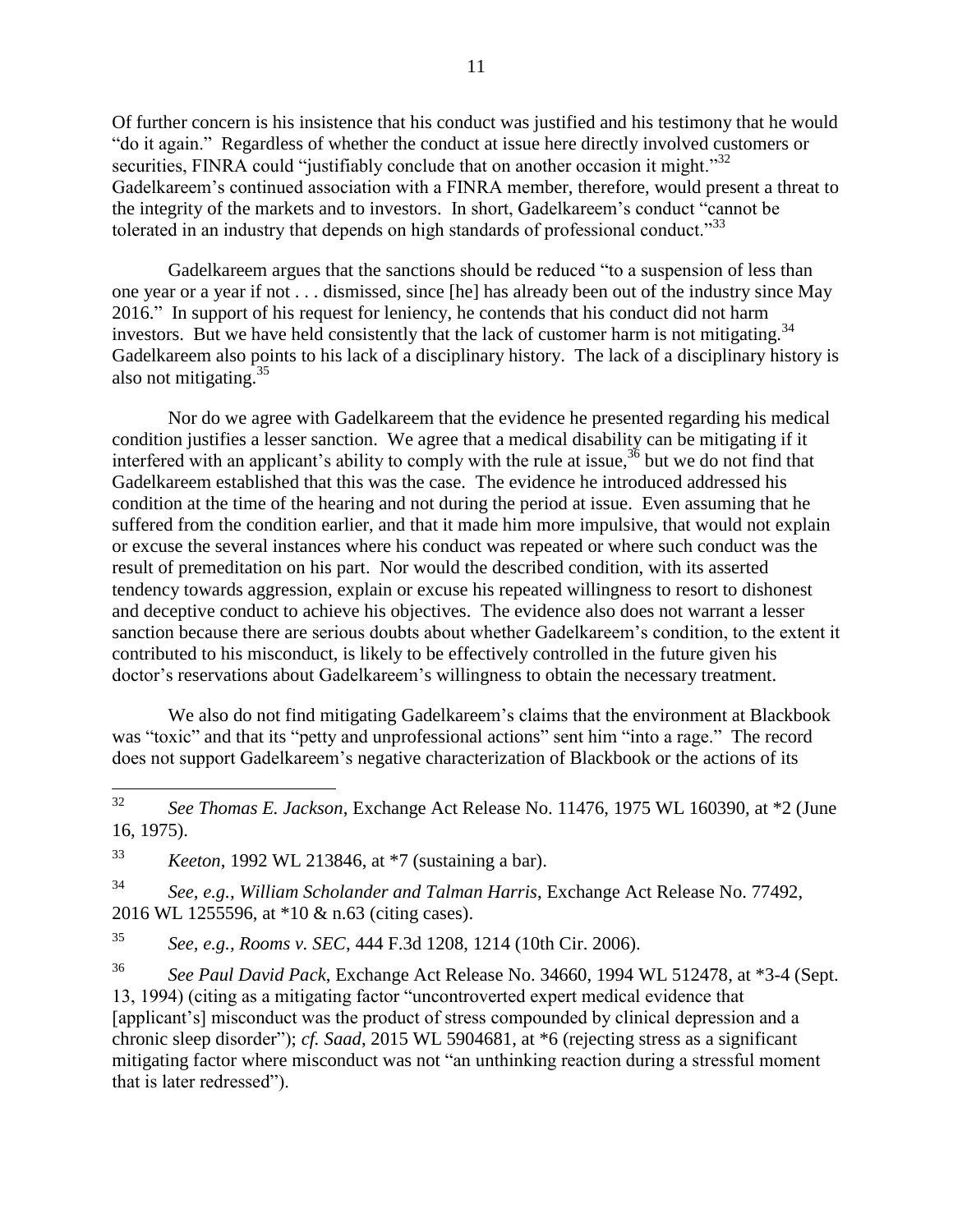personnel. In any event, the conduct at issue occurred after his termination when he was no longer subject to the asserted toxic environment.

Similarly unpersuasive is Gadelkareem's claim that he acted "with ethical intentions." FINRA does not dispute that Gadelkareem believed he had been mistreated by Blackbook, or that he may have been entitled to the commissions and personal effects he sought. But that cannot in any way excuse the methods he employed. $37$ 

Gadelkareem further claims that FINRA erred in considering his behavior during the hearing. We disagree that this conduct was "irrelevant." To the contrary, we find his behavior highly relevant to a determination of sanctions. Deceiving regulatory authorities, as Gadelkareem sought to do at the FINRA hearing with respect to the McMellon email and otherwise, "justifies the severest sanctions."<sup>38</sup> His attempts to intimidate witnesses are also "aggravating factors appropriately weighed in imposing sanctions." 39

Finally, Gadelkareem claims that the sanction is more severe than that imposed in a similar proceeding, *FINRA Dep't of Enforcement v. McCrudden*. <sup>40</sup> But "[t]he appropriate sanction . . . depends on the facts and circumstances of each particular case.<sup>341</sup> In *McCrudden*, FINRA imposed a one-year suspension and a \$50,000 fine based in part on findings that the respondent engaged in harassing and intimidating behavior. *McCrudden* did not involve repeated instances of dishonest and deceptive conduct. FINRA could have concluded reasonably that the particular facts and circumstances of this case justified more stringent sanctions than in *McCrudden*.

<sup>37</sup> See *Keeton*, 1992 WL 213846, at \*5 ("[R]egardless of the merits of [applicant's] underlying claim for compensation, his method of pursuing that claim represented intentional and abusive misconduct."); *see also Hugh M. Casper*, Exchange Act Release No. 7479, 1964 WL 66925, at  $*2$  (Dec. 7, 1964) (applicant's "good intentions" in engaging in the behavior at issue were not mitigating).

<sup>38</sup> *Fillet*, 2015 WL 3397780, at \*14 & n.83.

<sup>39</sup> *Luis Miguel Cespedes*, Exchange Act Release No. 59404, 2009 WL 367026, at \*11 (Feb. 13, 2009).

<sup>40</sup> *Dep't of Enf't v. McCrudden*, Complaint No. 2007008358101, 2010 FINRA Discip. LEXIS 25 (FINRA NAC Oct. 15, 2010).

<sup>41</sup> *Raghavan Sathianathan*, Exchange Act Release No. 54722, 2006 WL 3228694, at \*15 (Nov. 8, 2006).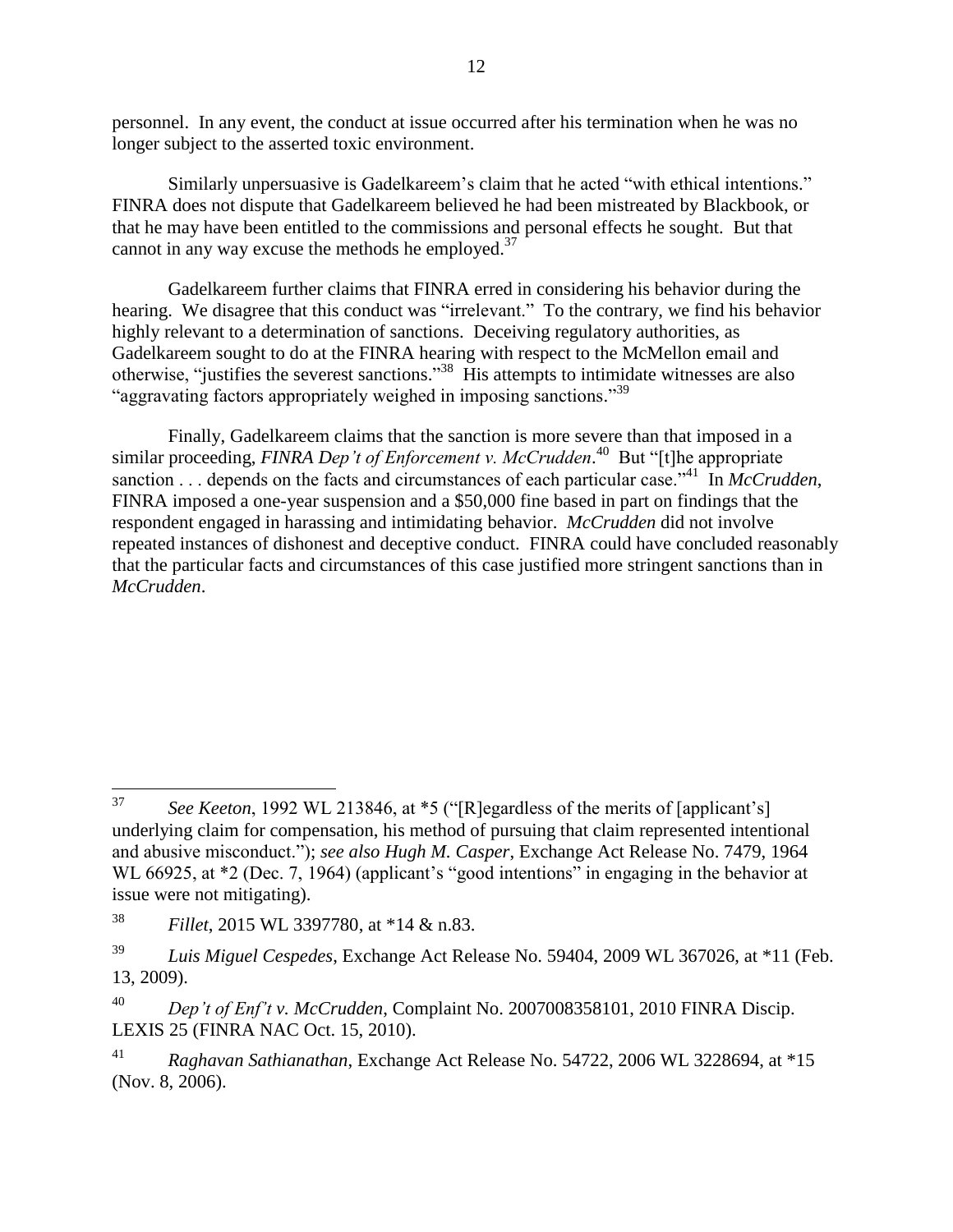We therefore hold that, having due regard for the public interest and the protection of investors, FINRA's action in barring Gadelkareem is neither excessive nor oppressive. 42

An appropriate order will issue.<sup>43</sup>

By the Commission (Chairman CLAYTON and Commissioners STEIN, PIWOWAR, JACKSON and PEIRCE).

> Brent J. Fields Secretary

<sup>42</sup> Gadelkareem attached six exhibits to his brief in support of his application for review. We construe Gadelkareem's attachment of the exhibits to his brief as a motion to adduce additional evidence under Rule of Practice 452. *See* 17 C.F.R. § 201.452. Under Rule 452, Gadelkareem must establish "that there were reasonable grounds for failure to adduce such evidence previously and that the additional evidence is material." *Guang Lu*, Exchange Act Release No. 51047, 2005 WL 106888, at \*8 n.44 (Jan. 14, 2005). We have reviewed these exhibits and find that they are immaterial to this proceeding. On that basis, we deny Gadelkareem's motion to adduce them.

<sup>&</sup>lt;sup>43</sup> We have considered all the arguments advanced by the parties. We reject or sustain them to the extent that they are inconsistent or in accord with the views expressed herein.